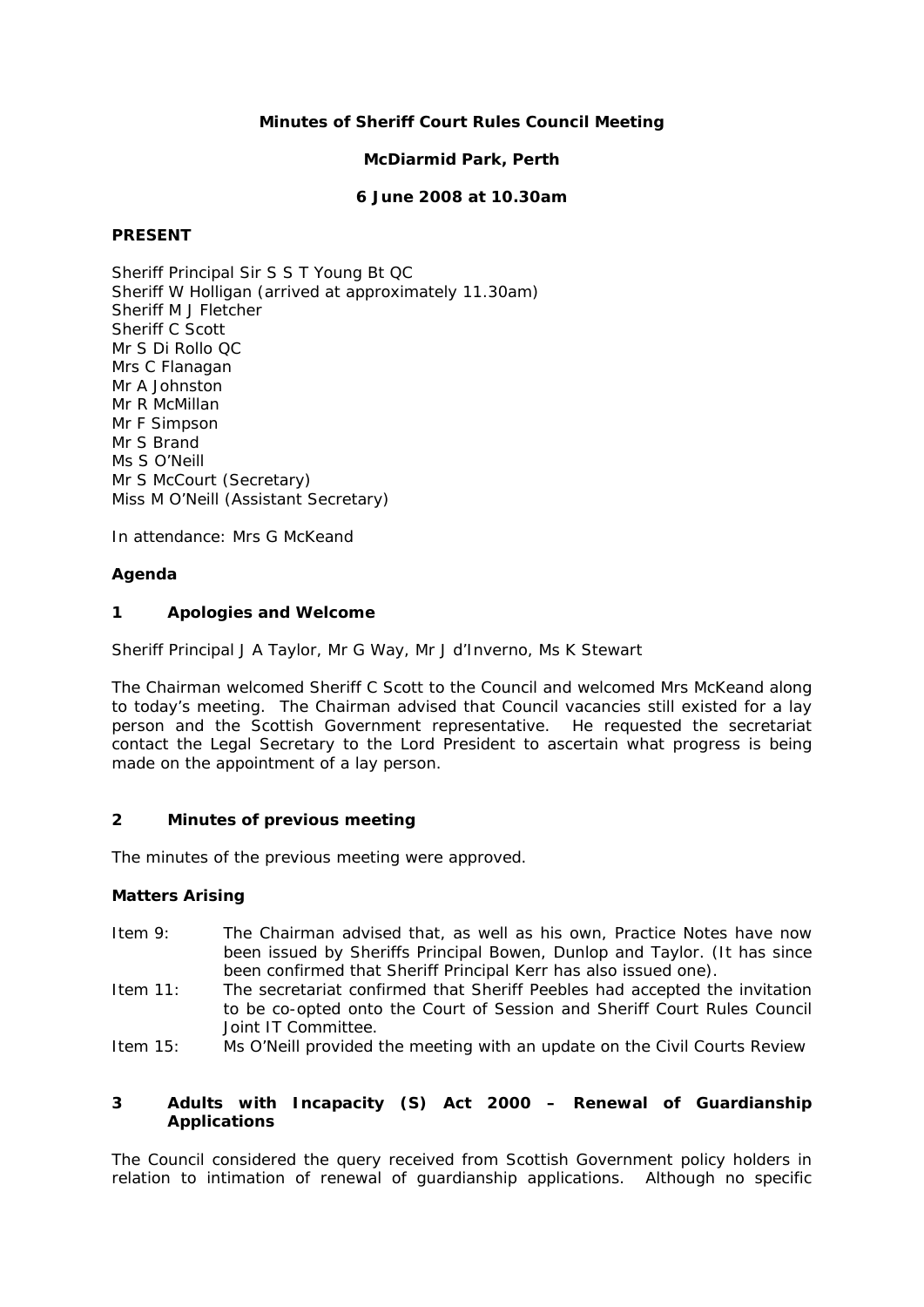intimation provisions apply, the Council agreed that Section 1 of the Act should always be considered by the sheriff in relation to all proceedings. The Council was of the view that in practice applications are being intimated and there was no widespread problem. However, it was agreed that the matter be continued until the next meeting to allow the secretariat to seek further clarification from the sheriff involved of any existing difficulties in practice. Sheriff Scott also undertook to discuss the matter with the sheriff concerned.

## **4 Bankruptcy & Diligence (S) Act 2007**

Sheriff Holligan advised the Council that timetabling issues had been raised with the Lord President's Advisory Group ("Advisory Group") in relation to the commencement of provisions.

The Council reconsidered the time to pay provisions previously contained in the draft diligence instrument in relation to summary cause and small claims rules. The Council agreed that in principle the current time interval of 7 days between the return day and the calling date should be amended to 14 days and as a consequence the period for a pursuer to intimate an objection to a time to pay application be extended from 2 days to 9 days. It was agreed that this change be taken forward by the Advisory Group, with the amendments being contained in the next related instrument. It was also agreed that the Summary Application Rules 1999 require to be amended to reflect the changes to time to pay provisions in the other sets of rules. The secretariat undertook to advise the Scottish Court Service of these changes to ensure forms are updated prior to the commencement date. It was agreed also that the Advisory Group should consider making provision for the intimation of non-acceptance of time to pay applications.

The Council considered whether a motion for recall of arrestment or inhibition should specify reasons, in line with Court of Session procedure. It was agreed that, since the form of motion already provides for reasons, no changes to the existing rules were required to achieve this result.

The Council also considered the following specific issues raised by the Advisory Group:

- Inhibitions the Council agreed that no specific rule for inhibition in execution is required
- Money Attachment the Council agreed that these rules should be contained in the rules for the Debtors (S) Act 1987 with applications being by way of a prescribed form. The Council agreed that appeal provisions should be included and requested that the secretariat instruct the draftsperson to consider the addition of appeal provisions replicating Rule 31.2 of the Ordinary Cause Rules, providing a 7 day time limit for seeking leave from the sheriff and 7 days following the grant of leave for lodging the appeal.
- Arrestment in execution and action of furthcoming the Council agreed that these rules should be contained in the rules for the Debtors (S) Act 1987 with applications being by way of a prescribed form. The Council agreed that no distinction should be made in relation to procedure for any objection to Court of Session decrees. A question arose over whether there should be a rule specifying on what basis jurisdiction is to be founded and the Council requested the secretariat to arrange for this issue to be placed on the agenda for discussion by the Advisory Group at its next meeting.
- Actions of removing from heritable property the Council expressed concern regarding the unrealistic timescales proposed for commencement of these provisions given that the policy intention behind them is unknown. The Council agreed with Sheriff Holligan's view that it is unable to commit to having rules in place for commencement in May 2009 without knowing what the policy issues were.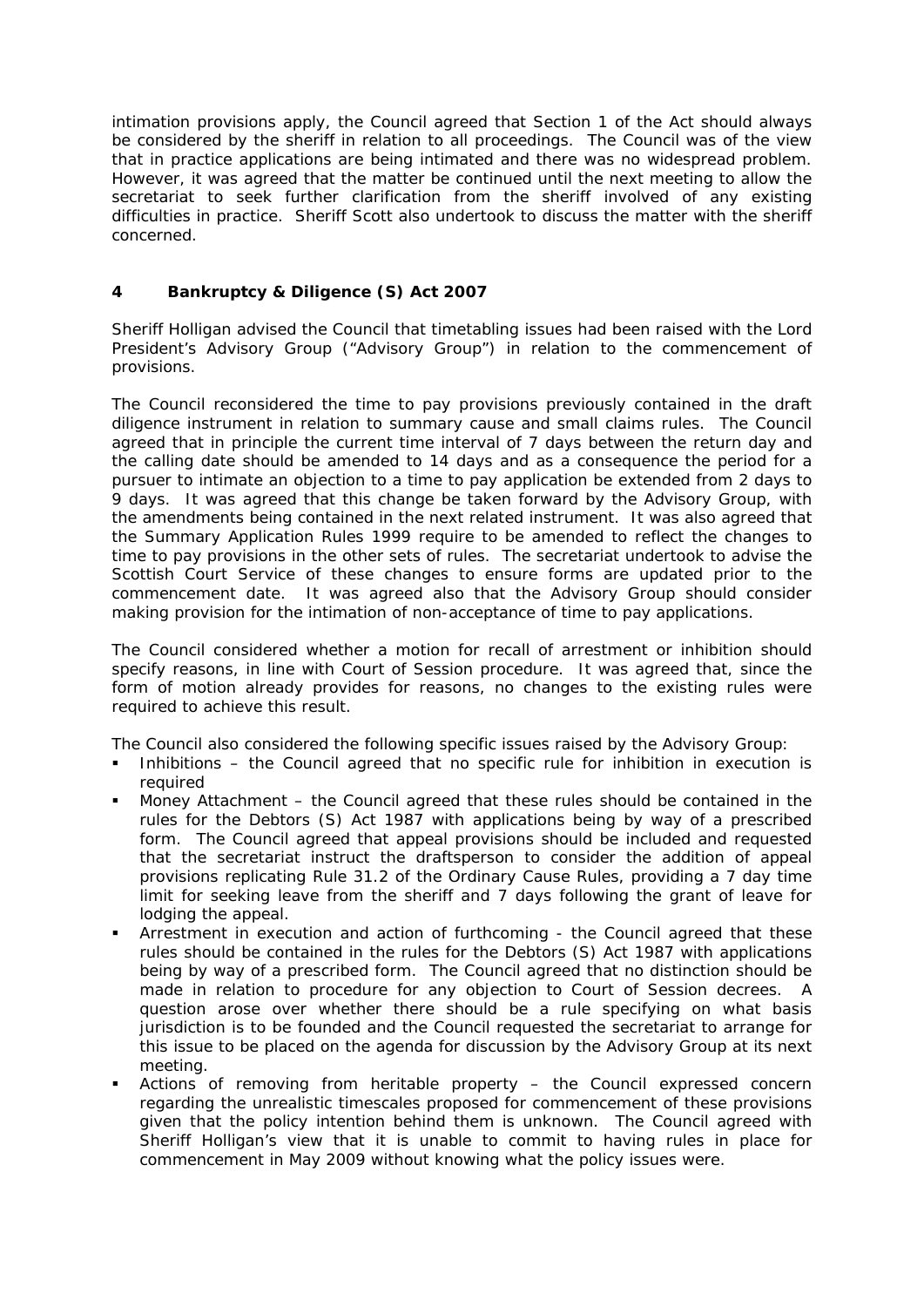The Council was advised that the first draft of the provisions due to come into force in October 2008 is due be circulated to the Advisory Group in advance of its next meeting on 23 June. The Advisory Group had agreed that the draft would at the same time be made available to Council members to allow them the opportunity to provide comments to the secretariat prior to the meeting of the Advisory Group in August.

# **5 Adult Support & Protection (S) Act 2007 – Part 1**

The Council considered the draft Act of Sederunt produced along with the draftsperson's note and subject to the instruction of certain amendments agreed that a revised draft be cleared by the Chairman in due course.

Sheriff Fletcher agreed to consider the Draft Code of Practice produced by the policy holders on behalf of the Council and provide the Chairman and secretariat with any comments.

# **6 Joint IT Committee**

The Council considered the paper provided by Mrs McKeand. Mrs McKeand provided a short presentation to the Council introducing the concept of the "virtual court" for small claims and summary cause debt actions.

Mrs McKeand highlighted that the following provisions within the Small Claims Rules 2002 and Summary Cause Rules 2002 require to be considered:

- Rule 4.4 could authentication by sheriff clerk be achieved electronically?
- Rule 5.1(4) could authentication by sheriff be achieved electronically?
- Rule  $25.1(2)$  and  $35.1(2)$  (respectively) could the execution of service be lodged electronically with the principal being retained for inspection purposes only?

The Council considered the jurisdiction of the "virtual court" and in particular whether the sheriff and sheriff clerk would have authority to act in a case arising in a court in sheriffdom A when they were physically situated at an office in sheriffdom B. Mrs McKeand confirmed that legal advice had been provided concerning this point and agreed to email the advice to all Council members. Subject to this being provided, the Council agreed in principle to the amendment of the Summary Cause Rules 2002 and Small Claims Rules 2002 to facilitate the operation of the "virtual court". Mrs McKeand agreed to provide the Council with a note of what changes to rules may be required for consideration at the next meeting.

## **7 Notice to Admit**

The Council considered the email received from Mr Di Rollo QC. The Council agreed that the provisions contained in sub paragraph (4) be deleted from Rule 29.14 of the Ordinary Cause Rules 1993 as it was of the view it was wrong in principle for the two reasons highlighted in the email. It would also enable the provisions to be brought into line with the Court of Session. The secretariat to instruct the amendment for inclusion in the next miscellaneous Act of Sederunt.

## **8 Letter from Michael Anderson, Legal Secretary to the Lord President**

The Council considered the letter received from Michael Anderson, Legal Secretary to the Lord President and in particular considered the following points: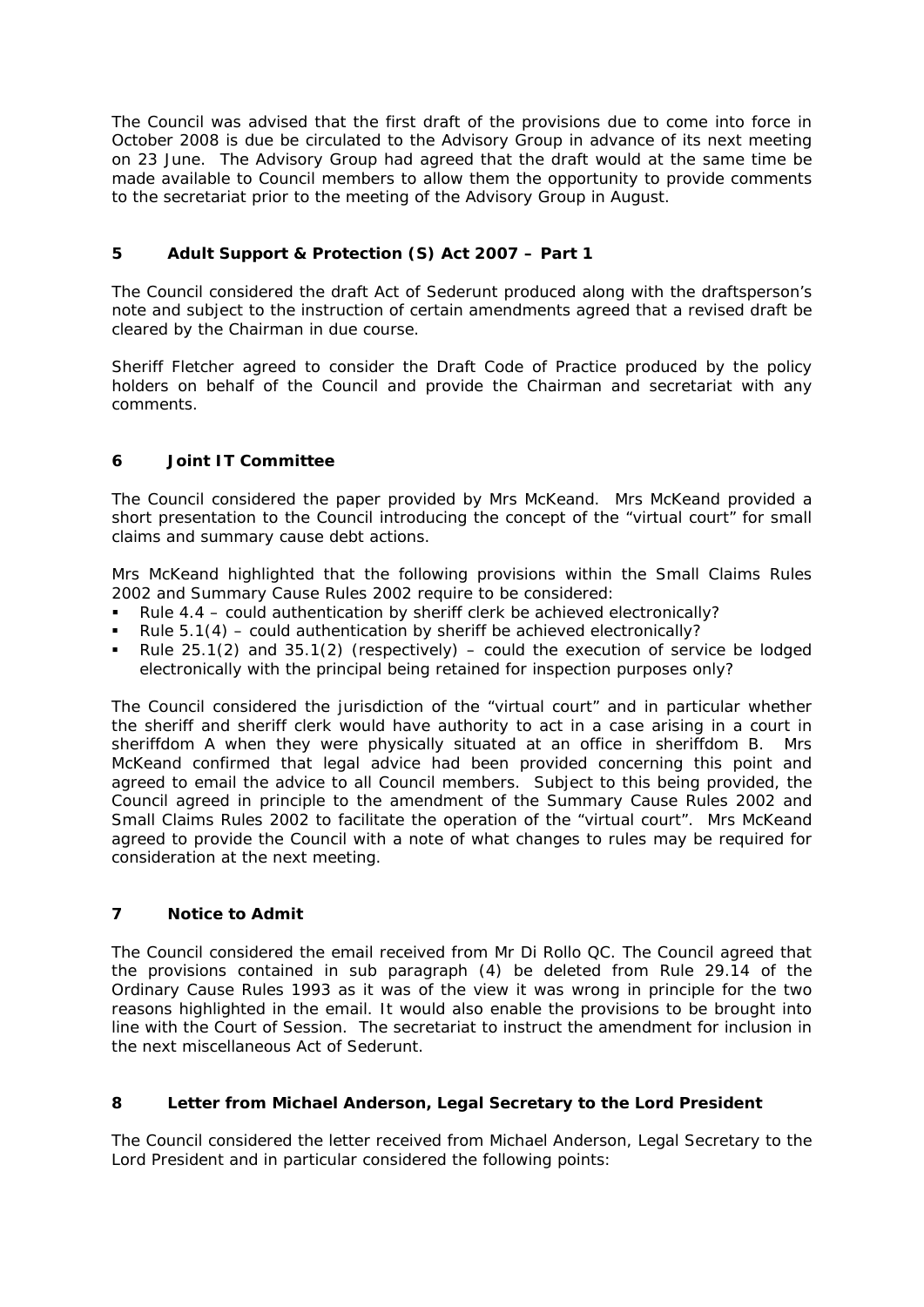#### Timing of Rules Council Meetings

The Council agreed to alter the timing of the meetings to accommodate the commencement dates of future Acts of Sederunt. It was agreed that meetings should now be held in February, May, August and November of each year with effect from 06 February 2009.

### Miscellaneous Instruments

The Council agreed to the establishment of a fixed programme whereby two miscellaneous instruments are made per year. It was agreed that this system should be adopted after the next miscellaneous instrument, which is due to be made in September. The secretariat to discuss with Michael Anderson when the new arrangement should commence, bearing in mind the dates of future meetings of the Council had now been changed.

### Policy Memoranda

The Council agreed that policy memoranda are useful tools to provide practitioners with the reasoning behind rule changes and agreed that an appropriate pilot would be the next Miscellaneous Act of Sederunt. The secretariat undertook to discuss commencement of a pilot with the Legal Secretary to the Lord President.

At this stage, the Council discussed the current publishing of changes to legislation and the need to identify changes to practitioners. Ms O'Neill suggested that others may also be interested in knowing of rule changes and agreed to provide the secretariat with a list of appropriate publications.

### Attendance at meetings

The Council agreed that it would be useful for a draftsperson to attend Council meetings on a regular basis. The secretariat undertook to contact the Legal Secretary to the Lord President to invite a draftsperson to attend Council meetings from September onwards.

## **9 Business Update**

Members noted progress on the various issues. In relation to the two European Regulations, it was agreed that the secretariat would prepare and circulate a paper to the members of the Ordinary Cause Committee by early July with a view to having a draft instrument available for the next Council meeting in September. The Council raised concerns regarding the drafting of rules on ADR. The secretariat undertook to contact the Legal Secretary to the Lord President to confirm what the up to date position on this was.

In relation to the Consumer Credit Act 2006, Ms O'Neill advised that progress was ongoing in relation to form changes as all references to time orders will require to be removed from the Summary Cause and Small Claims Rules. Ms O'Neill agreed to email the secretariat with these changes prior to the next meeting.

Ms O'Neill provided an update on time orders and unfair relationships under the Consumer Credit Act 2006. Work was ongoing on creating a prescribed form for time orders and a draft should be available for consideration at the next meeting. Ms O'Neill suggested that references to time orders would require to be deleted from the current summary cause and small claim rules and be replaced by new rules and forms. Ms O'Neill undertook to provide the secretariat with a note of what these are. Ms O'Neill advised also that she was still to draft a form for unfair relationships but hoped to do so in time for the next meeting.